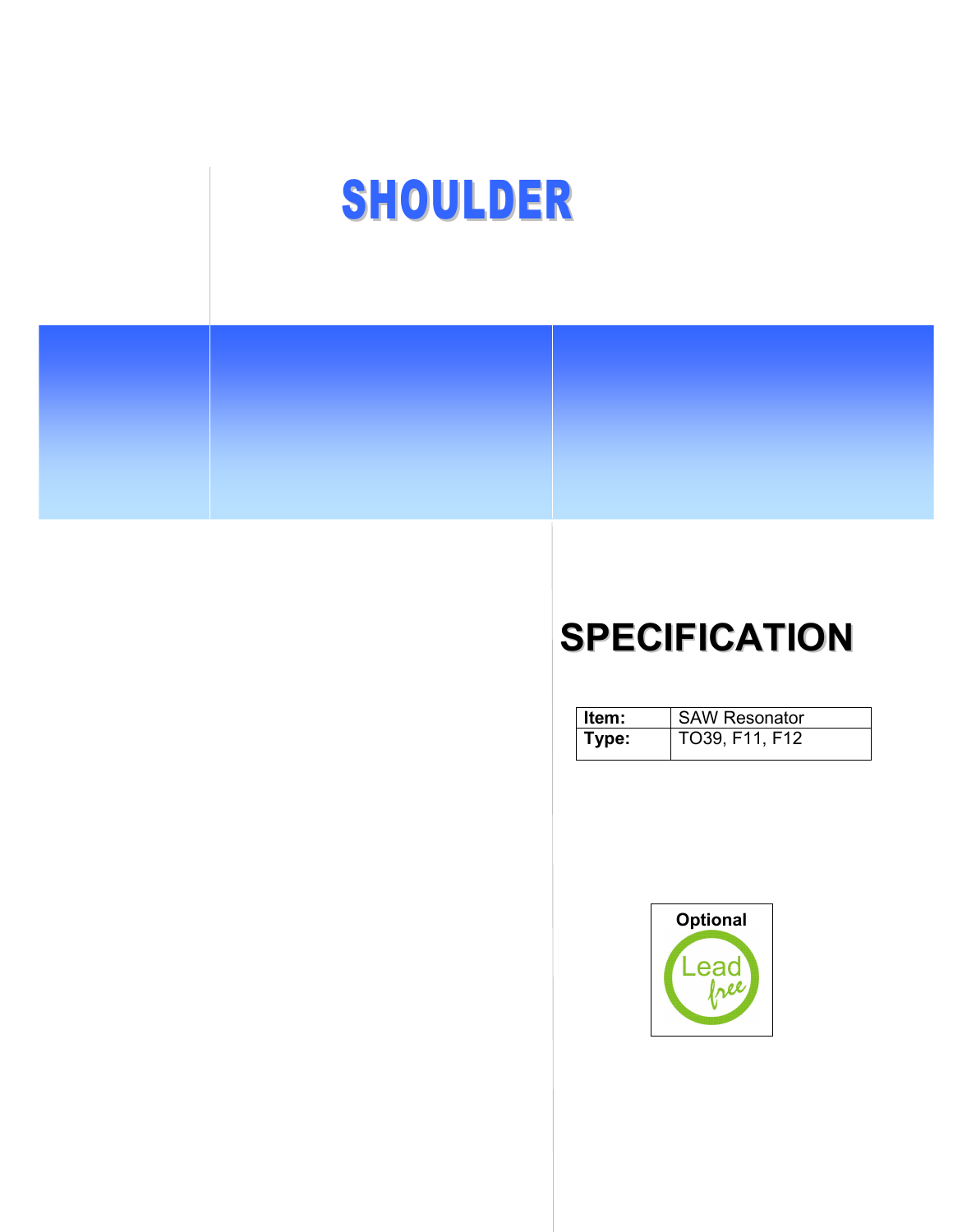



#### Scope

This specification shall cover the characteristics of 1-port SAW resonator.



TO39 F11 F12

The 1-port SAW Resonator is designed to be the frequency control element in transmitters and receiver local oscillators, allowing reduced receiver bandwidths, which results in improved sensitivity and immunity to interference.

The SAW Resonators are typically required in applications such as wireless point of sale terminals, computer peripherals and personal and home security.

| <b>Electrical Characteristics</b>             |                                        |                                        |  |  |  |
|-----------------------------------------------|----------------------------------------|----------------------------------------|--|--|--|
| Parameter                                     |                                        | Value                                  |  |  |  |
| Center Frequency (Fc)                         |                                        | See table 1                            |  |  |  |
| Frequency Tolerance (at 25°C)                 |                                        | See table 1                            |  |  |  |
| <b>Operating Temperature Range</b>            |                                        | -20 $^{\circ}$ C to +85 $^{\circ}$ C   |  |  |  |
| Storage Temperature Range                     |                                        | -45 $^{\circ}$ C to +85 $^{\circ}$ C   |  |  |  |
| DC Voltage V <sub>DC</sub>                    |                                        | 10V                                    |  |  |  |
| AC Voltage V <sub>PP</sub>                    |                                        | 10V 50Hz/60Hz                          |  |  |  |
| <b>RF Power Dissipation</b>                   |                                        | 0dBm                                   |  |  |  |
| <b>Insertion Loss</b>                         |                                        | See table 1                            |  |  |  |
| Quality Factor Unload Q                       |                                        | 12.800 typical                         |  |  |  |
| $50\Omega$ Load Q                             |                                        | 2.000 typical                          |  |  |  |
| <b>Temperature Stability</b>                  | Turnover Temperature (To)              | 50°C Maximum                           |  |  |  |
|                                               | Turnover Frequency (fo)                | $f$ <sub>0</sub> $\pm$ 1.3 typical     |  |  |  |
|                                               | Freq. Temp. Coefficient (FTC)          | $0.032$ ppM/ $^{\circ}$ C <sup>2</sup> |  |  |  |
| Frequency Aging (at 25°C)                     |                                        | ±10ppM/year                            |  |  |  |
| DC Insulation Resistance between any two pins |                                        | $1.0 \text{M}\Omega$ minimum           |  |  |  |
| <b>RF Equivalent</b><br><b>RLC Model</b>      | Motional Resistance (R <sub>M</sub> )  | $26\Omega$ Maximum                     |  |  |  |
|                                               | Motional Indutance (L <sub>M</sub> )   | 86µH typical                           |  |  |  |
|                                               | Motional Capacitance (C <sub>M</sub> ) | 1.5pF typical                          |  |  |  |
| Pin 1 to Pin 2 Static Capacitance (Co)        |                                        | 2.3pF Maximum                          |  |  |  |
| Transducer Static Capacitance (Cp)            |                                        | 1.9pF typical                          |  |  |  |

#### Remark

#### 1. Static Voltage

Static voltage between signal load & ground may cause deterioration & destruction of the component. Please avoid static voltage.

#### 2. Ultrasonic cleaning

Ultrasonic vibration may cause deterioration & destruction of the component. Please avoid ultrasonic cleaning.

#### 3. Soldering

Only leads of component may be soldered. Please avoid soldering another part of component.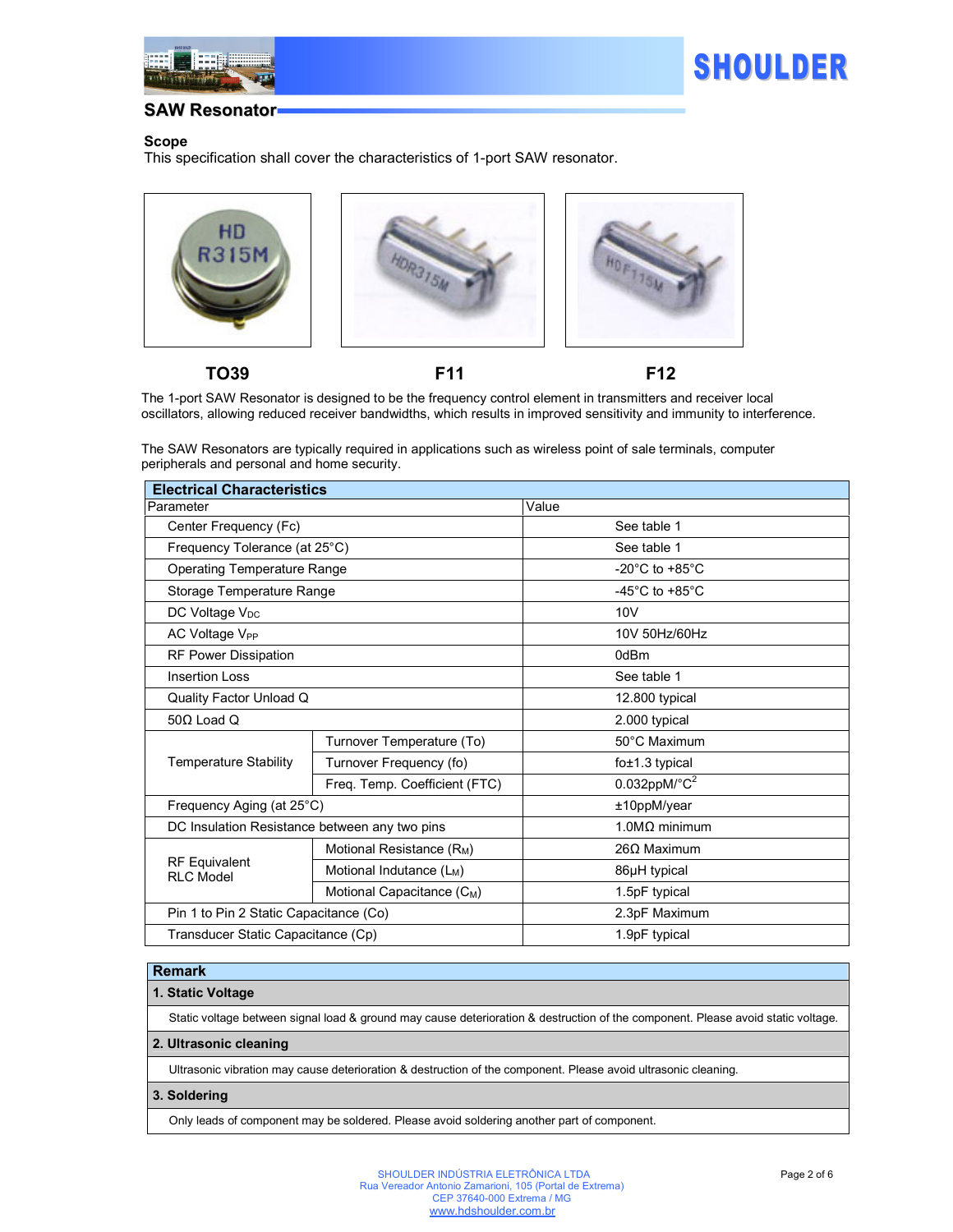







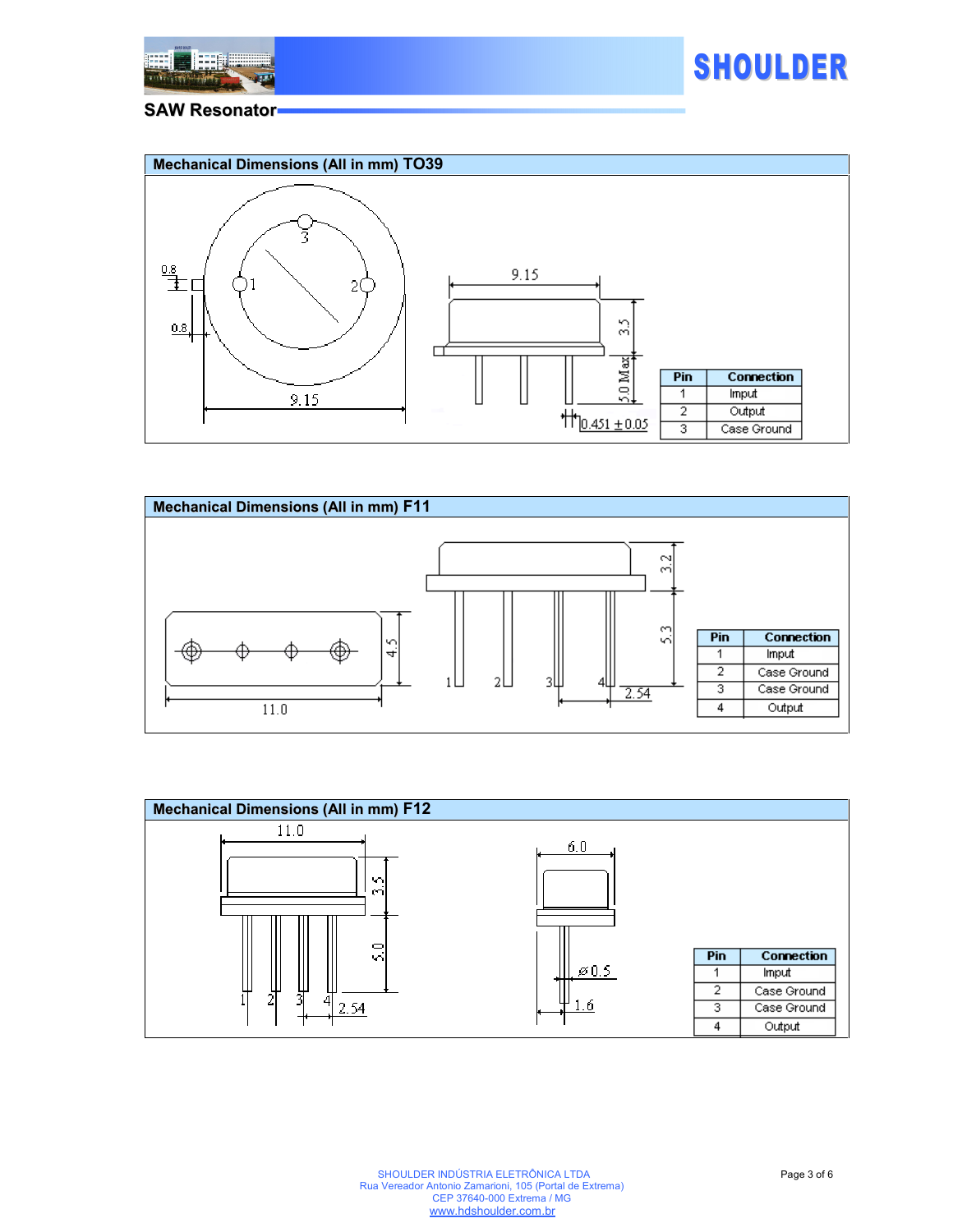











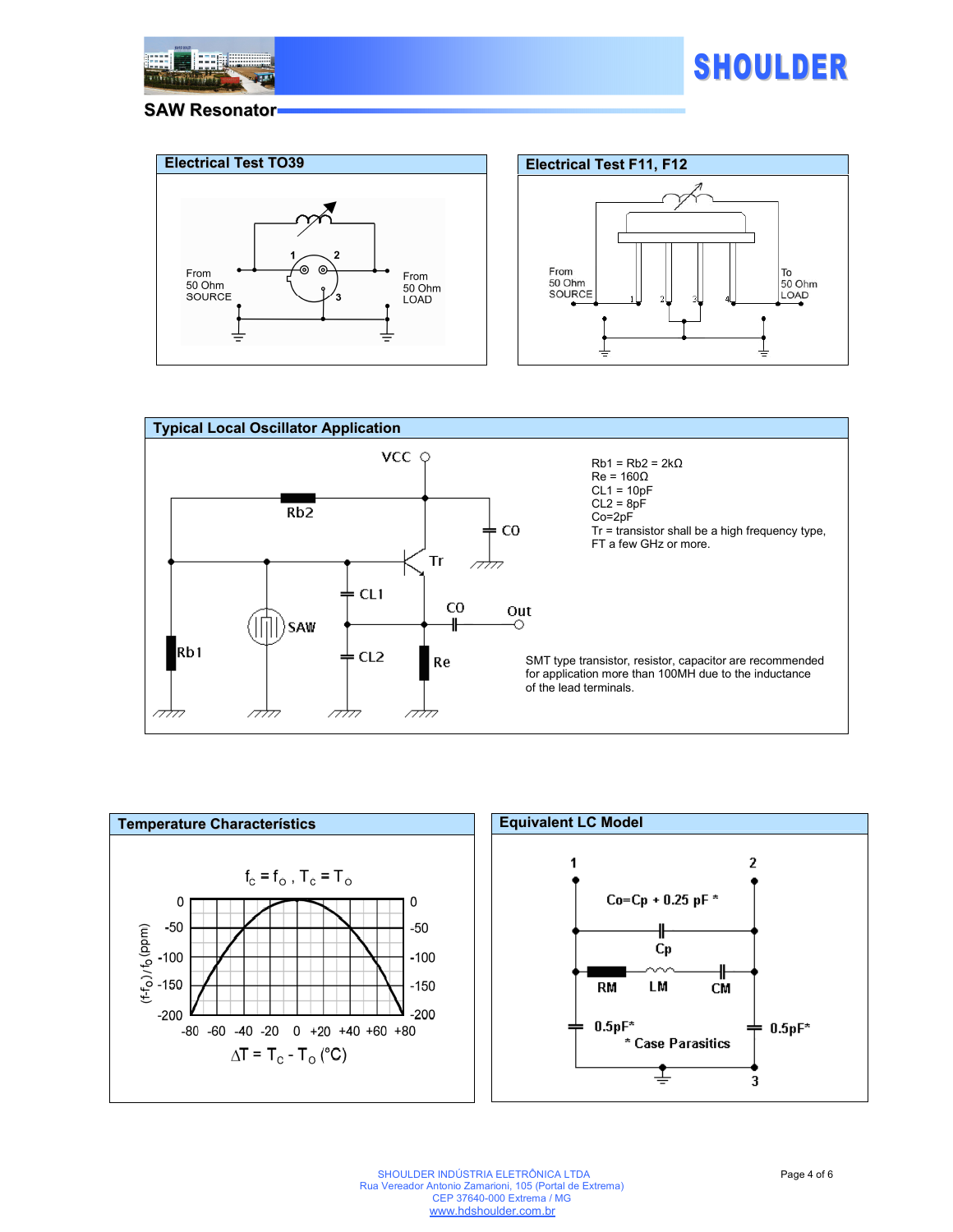



| <b>Environmental Specification</b>                                                                                                                                                                                                                                                   |                                                                                                                                                                                                                                                          |  |  |  |  |
|--------------------------------------------------------------------------------------------------------------------------------------------------------------------------------------------------------------------------------------------------------------------------------------|----------------------------------------------------------------------------------------------------------------------------------------------------------------------------------------------------------------------------------------------------------|--|--|--|--|
|                                                                                                                                                                                                                                                                                      |                                                                                                                                                                                                                                                          |  |  |  |  |
| 1. Moisture                                                                                                                                                                                                                                                                          |                                                                                                                                                                                                                                                          |  |  |  |  |
|                                                                                                                                                                                                                                                                                      | Keep the device at 40°C and 95% rh for 96 hours. Then release the device into the room conditions for 1 to 2 hours prior to the<br>measurement. It shall meet all the initial electrical characteristics.                                                |  |  |  |  |
| 2. Temperature cycling                                                                                                                                                                                                                                                               |                                                                                                                                                                                                                                                          |  |  |  |  |
| Subject the device to a low temperature of 55°C for 30 minutes. Following by a high temperature of +85°C for 30 minutes. Then<br>release the device into the room conditions for 1 to 2 hours prior to the measurement. It shall meet all the initial electrical<br>characteristics. |                                                                                                                                                                                                                                                          |  |  |  |  |
| 3. Resistance to solder heat                                                                                                                                                                                                                                                         |                                                                                                                                                                                                                                                          |  |  |  |  |
| Dip the device terminals no closer than 1.5mm into the solder bath at 260±10°C for 10±1 sec. Then release the device into the<br>room conditions for 1 to 2 hours. It shall meet all the initial electrical characteristics.                                                         |                                                                                                                                                                                                                                                          |  |  |  |  |
| 4. Mechanical shock                                                                                                                                                                                                                                                                  |                                                                                                                                                                                                                                                          |  |  |  |  |
| Drop the device randomly onto the concrete floor from the height of 20cm 3 times. The device shall meet all the initial electrical<br>characteristics.                                                                                                                               |                                                                                                                                                                                                                                                          |  |  |  |  |
| 5. Vibration                                                                                                                                                                                                                                                                         |                                                                                                                                                                                                                                                          |  |  |  |  |
| Subject the device to the vibration for 1 hour each in x, y and z axes with the amplitude of 1.5 mm at 10 to 55 Hz. The device shall<br>meet all the initial electrical characteristics.                                                                                             |                                                                                                                                                                                                                                                          |  |  |  |  |
| 6. Lead fatigue                                                                                                                                                                                                                                                                      |                                                                                                                                                                                                                                                          |  |  |  |  |
| Pulling test                                                                                                                                                                                                                                                                         | Weight along with the direction of lead without an shock 3 kg. The device shall meet all the initial electrical<br>characteristics.                                                                                                                      |  |  |  |  |
| Bending text                                                                                                                                                                                                                                                                         | Lead shall be subject to withstand against 90°C bending in the direction of thickness. This operation shall<br>be done toward both directions. The device shall show no evidence of damage and shall meet all the<br>initial electrical characteristics. |  |  |  |  |

## Through Hole SAW Resonator Part Numbering System (Example)



| <b>HDR433M</b>     | 433.92                                        | TO39                          | S                                        |                                                |
|--------------------|-----------------------------------------------|-------------------------------|------------------------------------------|------------------------------------------------|
|                    |                                               |                               |                                          |                                                |
| <b>Part Number</b> | <b>Center</b><br><b>Frequency in</b><br>(MHz) | Package                       | Operating<br><b>Temperature</b><br>Range | <b>Option</b><br>(can be blank)                |
| See Table 1        | See Table 1                                   | F11, F12, TO39<br>See Table 1 | S=Standard                               | S= Standard<br>X= Additional<br>Specifications |

\* Operating Temperature Range: -20 to 80ºC (Standard)

\* Specific Operating Temperature Range under request.